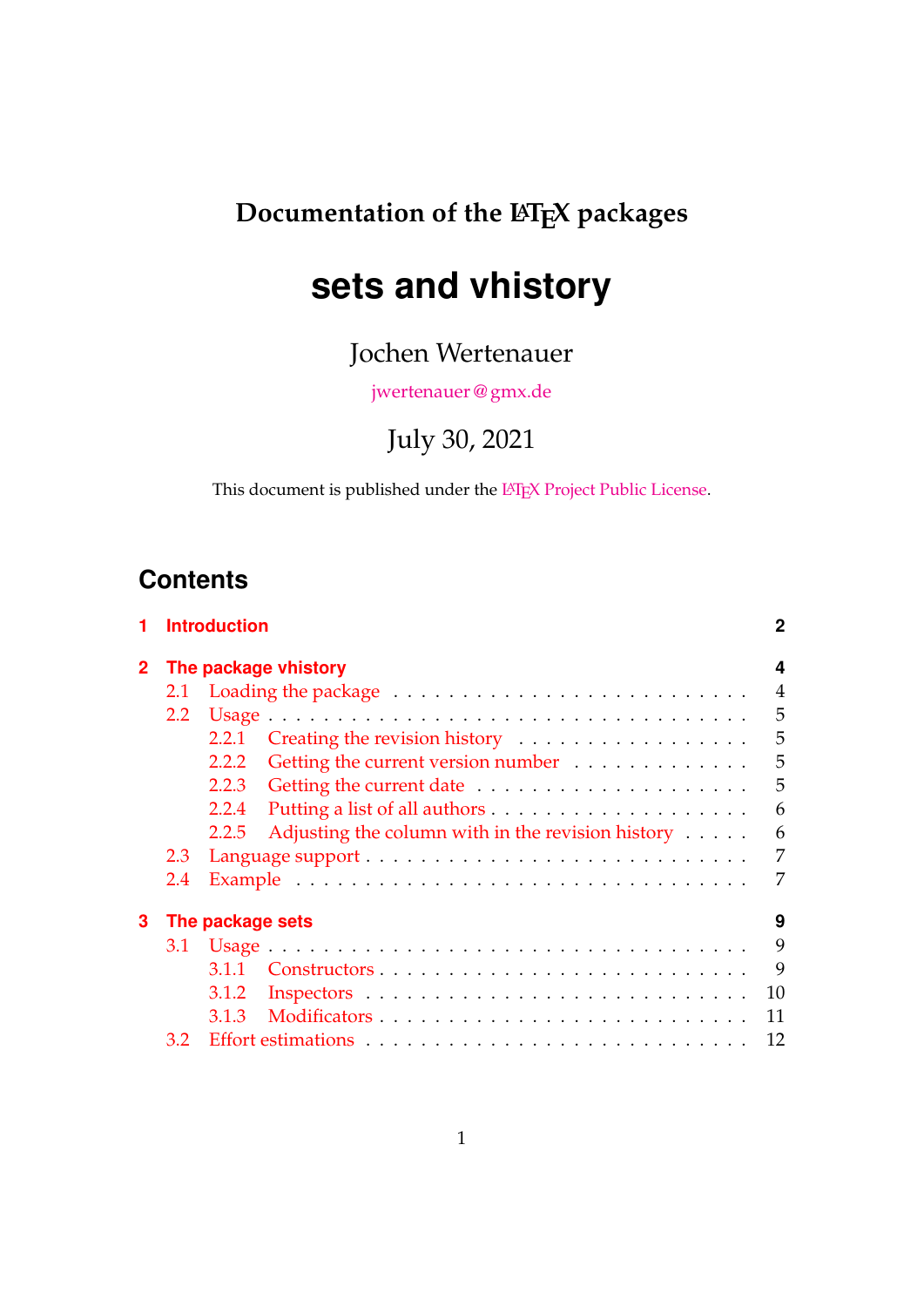#### 1 Introduction

## <span id="page-1-0"></span>**1 Introduction**

It's clear to me that nobody reads introductions. Nevertheless I recommend not to skip this section, as it tries to explain why I developed the packages sets and vhistory. By reading the following you can see if these packages meet your requirements.

During software projects (hopefully) a lot of documents like specification or design are created. These are normally revised several times. To reconstruct changes, documents should contain a so called *revision history* aka change log. This is a table whose entries contain the following data:

- a version number,
- the date of the change,
- some kind of identification code (e. g. the initials) of the persons that made the changes (the authors),
- a summary of the changes.

Certain data of the revision history shall often be repeated at other parts of the document. Typically the title page shall quote the most recent version number and all authors of the document. The version number should although be repeated on every page, e. g. in a footer. By doing this, it is easy to verify if a page is part of the most recent version or if it is outdated.

Normally the data that is placed on say the title page, is not (automatically) taken from the revision history, but stated at another part of the document. The entries in the revision history are normally always updated. Due to stress and rush updating the data on the title page is often forgotten. This results in inconsistent documents. From my own experience I know that the list of authors is practically never correct, especially when several people edited a document in the course of time.

Therefore it would be nice if the author of a document only had to take care of the revision history. The informations on title page and in footers should be generated from the revision history automatically.

These requirements cannot be implemented without any effort, because the title page for instance is processed by LAT<sub>E</sub>X before the revision history is even read. All relevant data therefore has to be written to a file and read again before processing the title page. As for some applications even the moment when the aux-file is read is too late, an own file with the extension hst is created. The table containing the revision history needs an own file, too, but this topic will be discussed later.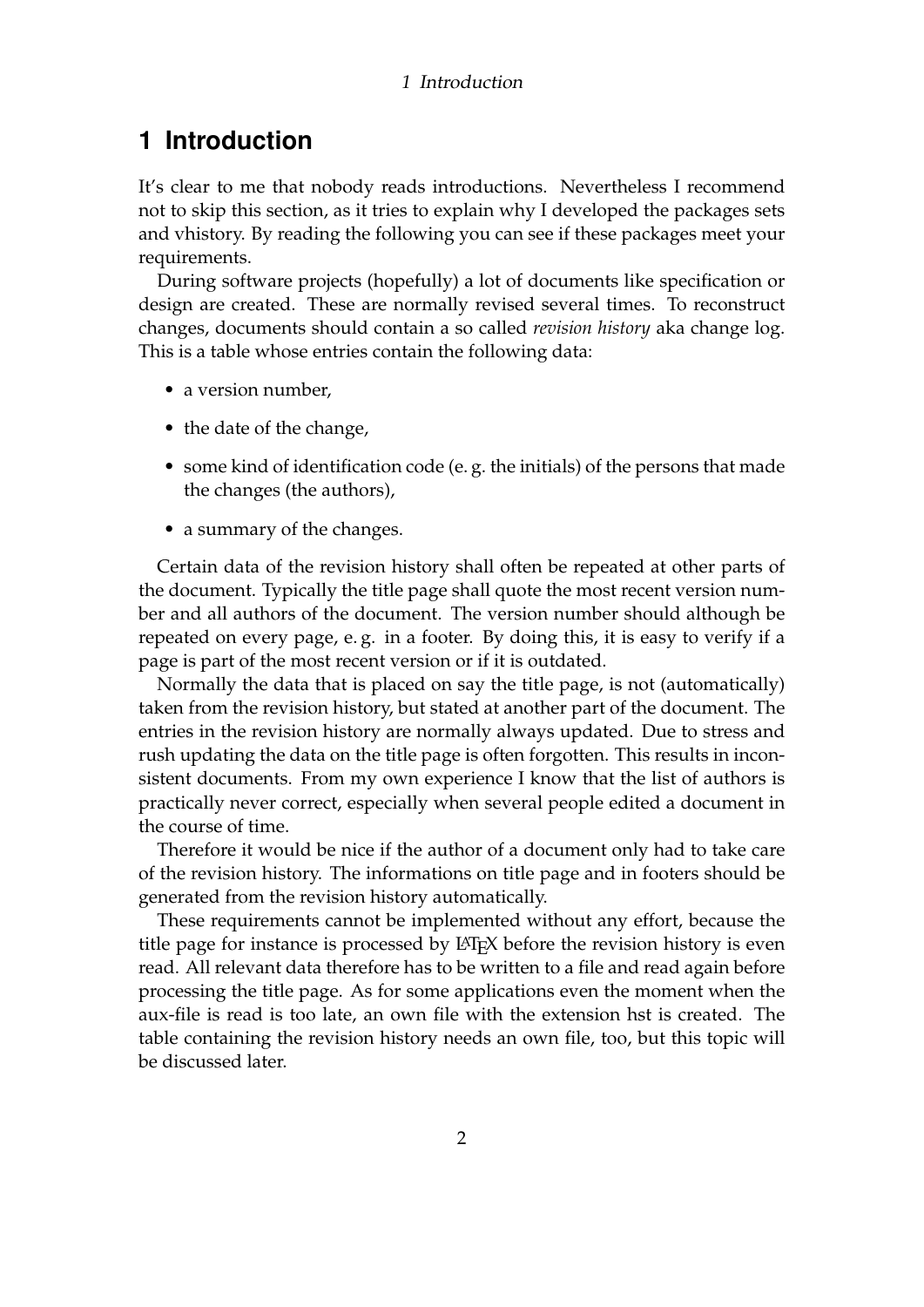#### 1 Introduction

Another problem is the list of authors. This list cannot be created by simply concatenating the author entries, because this would result in duplicate entries. At this time the package sets was born allowing to manage simple sets of text. At every entry in the revision history, the set of authors is merged with the set of authors given at this entry. The alphabetically sorted set of authors can then be printed wherever one likes—normally on the tile page.

The following to sections describe the two packages in more detail and explain how to use them. I decided not to repeat anything of source code here. Those who are interested can take a look at the sources. I tried to structure and comment the sources in a way that makes it readable for humans.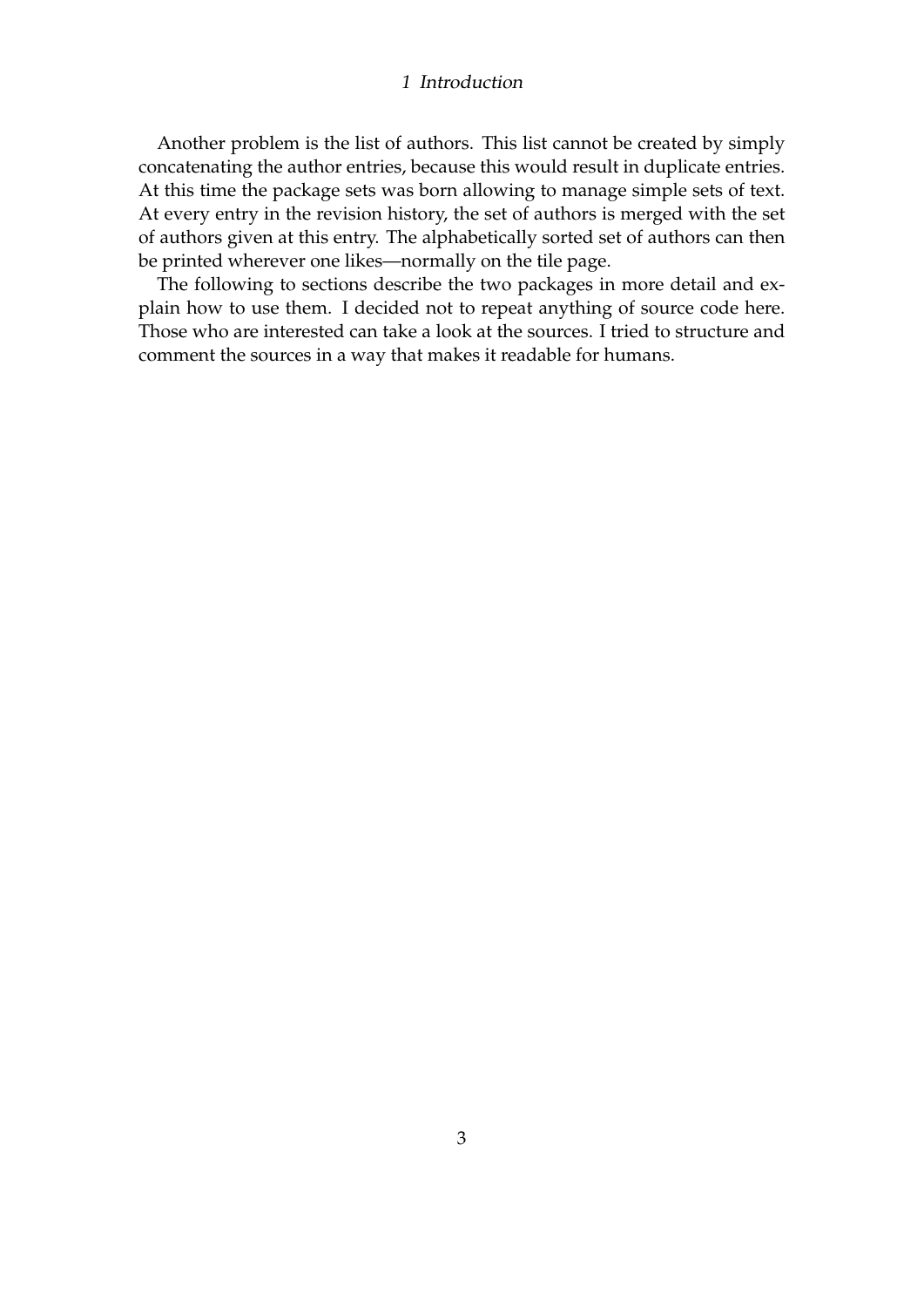## <span id="page-3-0"></span>**2 The package vhistory**

The purpose of this package was described in detail in section [1.](#page-1-0) In this section the usage of vhistory is described in detail.

## <span id="page-3-1"></span>**2.1 Loading the package**

As usual the package is loaded by using the command

\usepackage{vhistory}

in the preamble. Vhistory requires  $\Delta E$ <sub>E</sub>X 2 $_{\mathcal{E}}$  and the packages sets and ltxtable (which requires longtable and tabularx). If this packages are not already loaded, vhistory will load them.

Vhistory understands several options to control its behaviour. These are listed below. An example for using options would be

\usepackage[tocentry, owncaptions]{vhistory}.

**nochapter:** If this option is used, the revision history will no be placed in an own chapter—respectively an own section if you use the document classes article or scrartcl.

**tocentry:** With this option you can cause an entry in the table of contents. Normally there won't be such an entry. If the option nochapter is used, tocentry has no effect and you are responsible for toc entries.

**owncaptions:** vhistory supports the languages Croatian, Dutch, English, French, German, Portuguese and Spanish. If you use an unsupported language, all captions (like "Revision history" or "Changes") will be in English. In this case you might want to change captions yourself. The option owncaptions supports you in this case. More information on this topic can be found in subsection [2.3.](#page-6-0)

**tablegrid:** Setting this option will display a grid in the table representing the revision history.

**omittable:** In some applications, the output of a table is not wanted. With this option, the output of the revision history and the creation of a chapter or section is suppressed. In this case, the options nochapter, tocentry, owncaptions and tablegrid are ignored. The commands, e. g. to print all authors can still be used.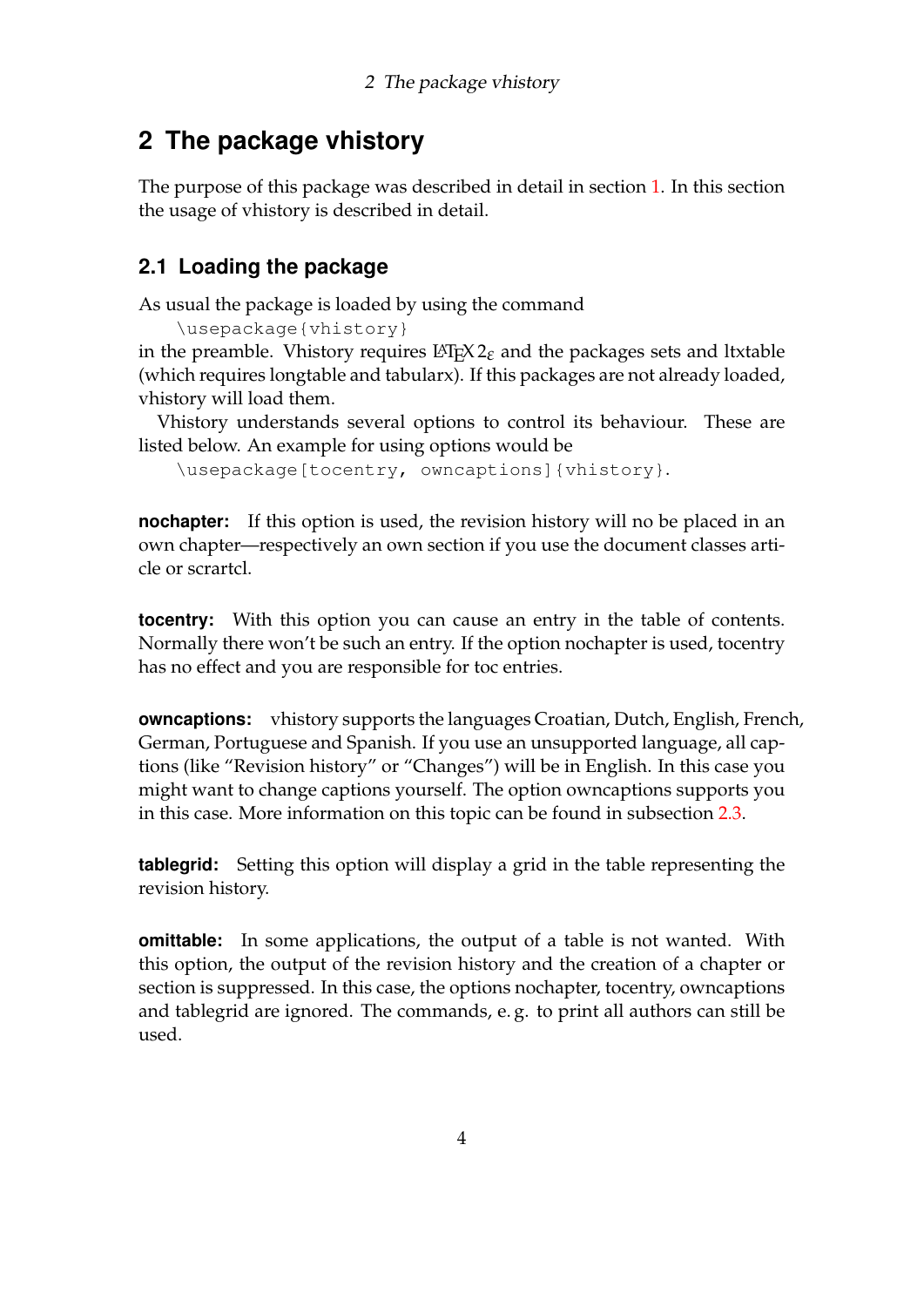## <span id="page-4-0"></span>**2.2 Usage**

The Usage of vhistory is rather easy and is to be described in this subsection. It is important to know that vhistory needs two runs of LAT<sub>E</sub>X, because some data is written to external files.

### <span id="page-4-1"></span>**2.2.1 Creating the revision history**

The revision history is an environment:

```
\begin{versionhistory}
<entries>
```

```
\end{versionhistory}
```
An entry generally looks like:

```
\vhEntry{<Version>}{<Date>}{<Authors>}{<Changes>}
```
The authors are written in the set notation of the package sets, i. e. the char- $\alpha$  acter  $\alpha$  is used as the separator. An example for entry could therefore be:

```
\vhEntry{1.1}{13.05.04}{JW|AK|KL}{Typos corrected.}
```
The \begin. . . starts a new chapter (or a new section respectively if article is used) if not disabled as described above.

The revision history itself is set in an "ltxtable". As a result of that, the revision history can consist of more than one page. Lines in the columns "Author(s)" and "Changes" are broken automatically. The package ltxtable requires the table to be in a separate file. This file is generated by vhistory an has the ending "ver".

## <span id="page-4-2"></span>**2.2.2 Getting the current version number**

The current version number—i. e.: the version number of the last entry—can be read with the command

```
\vhCurrentVersion.
```
The command is available right after loading the package.

### <span id="page-4-3"></span>**2.2.3 Getting the current date**

Analogous to the current version number, the date of the last change can be printed. By using the command

```
\vhCurrentDate
```
you will get this data. The command is available right after loading the package, too.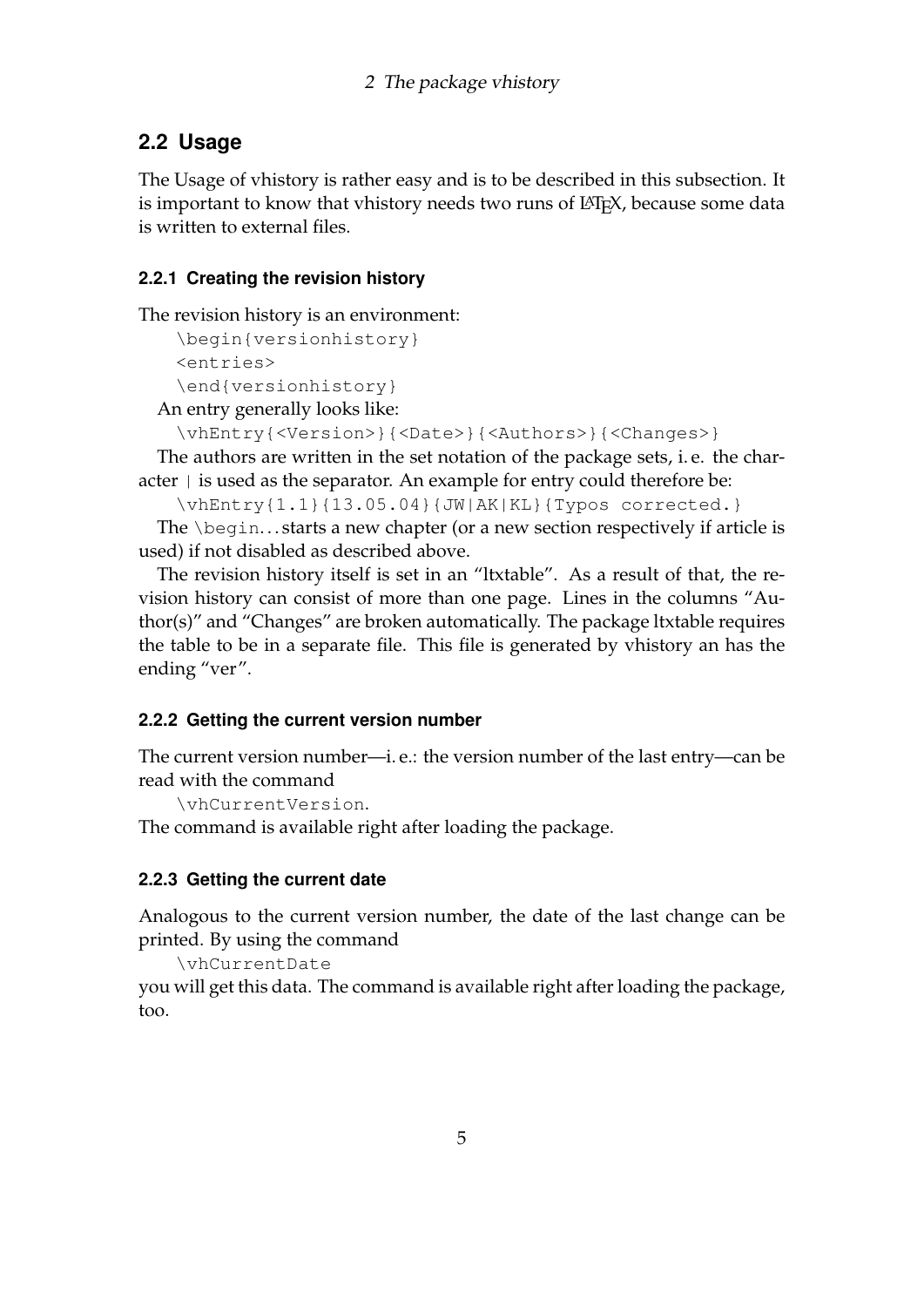#### <span id="page-5-0"></span>**2.2.4 Putting a list of all authors**

You can get a list of all authors in two ways. Via the command

\vhAllAuthorsSet

you can get the authors as a set as described in section [3.](#page-8-0) The more convenient way is using the command

\vhListAllAuthors.

This command returns an alphabetically sorted list of authors. The items of the list are comma separated. If you want another separator—e. g. & for usage in a table—to be used instead, you can redefine the command

\setsepararator

from the package sets (compare section [3.1.2\)](#page-9-0).

Sometimes you want the list to contain full names like "Jochen Wertenauer" instead of the short form "JW", which would probably be used in the revision history. By using the command

\vhListAllAuthorsLong

you can get this behaviour. In this case you still write "JW" in the \entry command (note: there is no backslash here!), but also define a macro  $\setminus$  JW as shown below.

\newcommand{\JW}{Jochen Wertenauer}

In the revision history, the text "JW" will be shown in the authors column, but \vhListAllAuthorsLong will use the macro \JW. If the macro is undefined, the short form will be shown (for this author).

Instead of \vhListAllAuthorsLong you can also use

```
\vhListAllAuthorsLongWithAbbrev,
```
which prints the short form in brackets after the complete name, e. g. "Jochen Wertenauer (JW)". Name und short form are separated by the command

```
\vhAbbrevSeparator,
```
which defaults to " $\chi$ ". In order to avoid line breaks, you can redefine the command with

\renewcommand{\vhAbbrevSeparator}{~}.

In order to change the brackets you can redefine the commands

```
\vhAbbrevLeft and
\vhAbbrevRight
```
as needed.

#### <span id="page-5-1"></span>**2.2.5 Adjusting the column with in the revision history**

If the width of the columns for authors and changes in the revision history does not meet your requirements, you can change the with ratio of the two columns.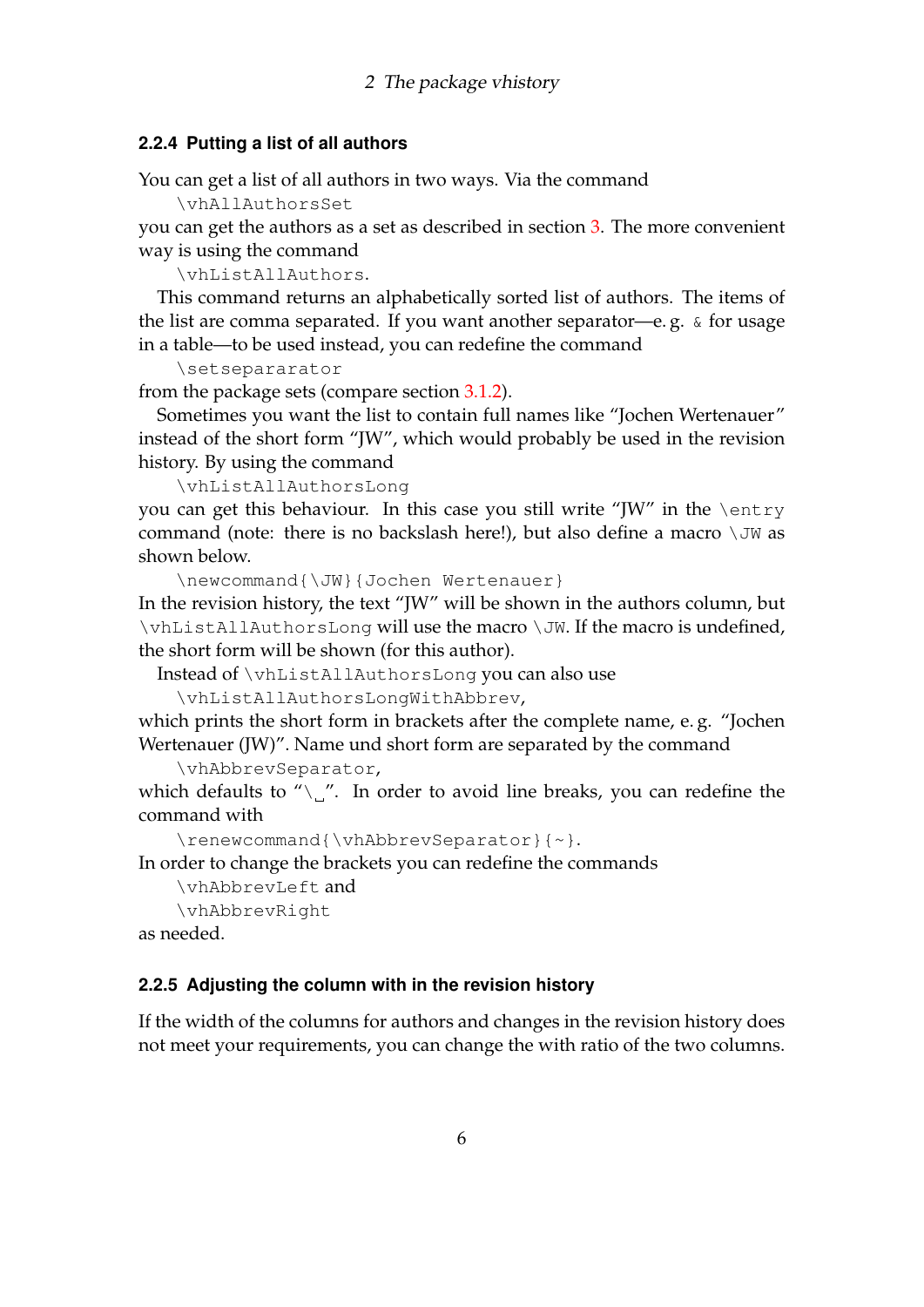#### 2 The package vhistory

|            | vhhistoryname           | vhversionname | vhdatename | \vhauthorname | vhchangename  |
|------------|-------------------------|---------------|------------|---------------|---------------|
| Croatian   | Povijest verzija        | Verzija       | Datum      | Autor(ica)    | Opis Promjena |
| Dutch      | Wijzigingen             | Herziening    | Datum      | Auteur(s)     | Beschrijving  |
| English    | <b>Revision History</b> | Revision      | Date       | Author(s)     | Description   |
| French     | Historique              | Version       | Date       | Auteur(s)     | Modifications |
| German     | Versionshistorie        | Version       | Datum      | Autor(en)     | Änderungen    |
| Portuguese | Tabela de Revisões      | Revisão       | Data       | Autor(es)     | Descrição     |
| Spanish    | Historial de Revisiones | Versión       | Fecha      | Autor(es)     | Descripción   |

<span id="page-6-2"></span>Table 1: language dependent captions

The commands

```
\renewcommand \vhAuthorColWidth{.8\hsize}
```

```
\renewcommand \vhChangeColWidth{1.2\hsize}
change the ratio to 2:3 (default is 1:3). When changing the widths, please take
care that the widths add up to 2 \hspace{0.5pt}\text{else}.
```
#### <span id="page-6-0"></span>**2.3 Language support**

As mentioned in section [2.1,](#page-3-1) vhistory supports the languages Croatian, Dutch, English, French, German, Portuguese and Spanish. All language dependent captions with their defaults are listed in table [1.](#page-6-2) If the document is written in a unsupported language, the English version will be used.

By providing the option "owncaptions" you can use custom captions. This option causes vhistory to default the commands in the language that was selected when vhistory is loaded. Therefore it makes sense to load packages like babel or ngerman before vhistory.

A caption can be changed via the command

\renewcommand{<Command>}{<custom text>}.

If you prefer to use "Improvements" instead of "Description", you have to write \renewcommand{\vhchangename}{Improvements}

to get the desired result.

#### <span id="page-6-1"></span>**2.4 Example**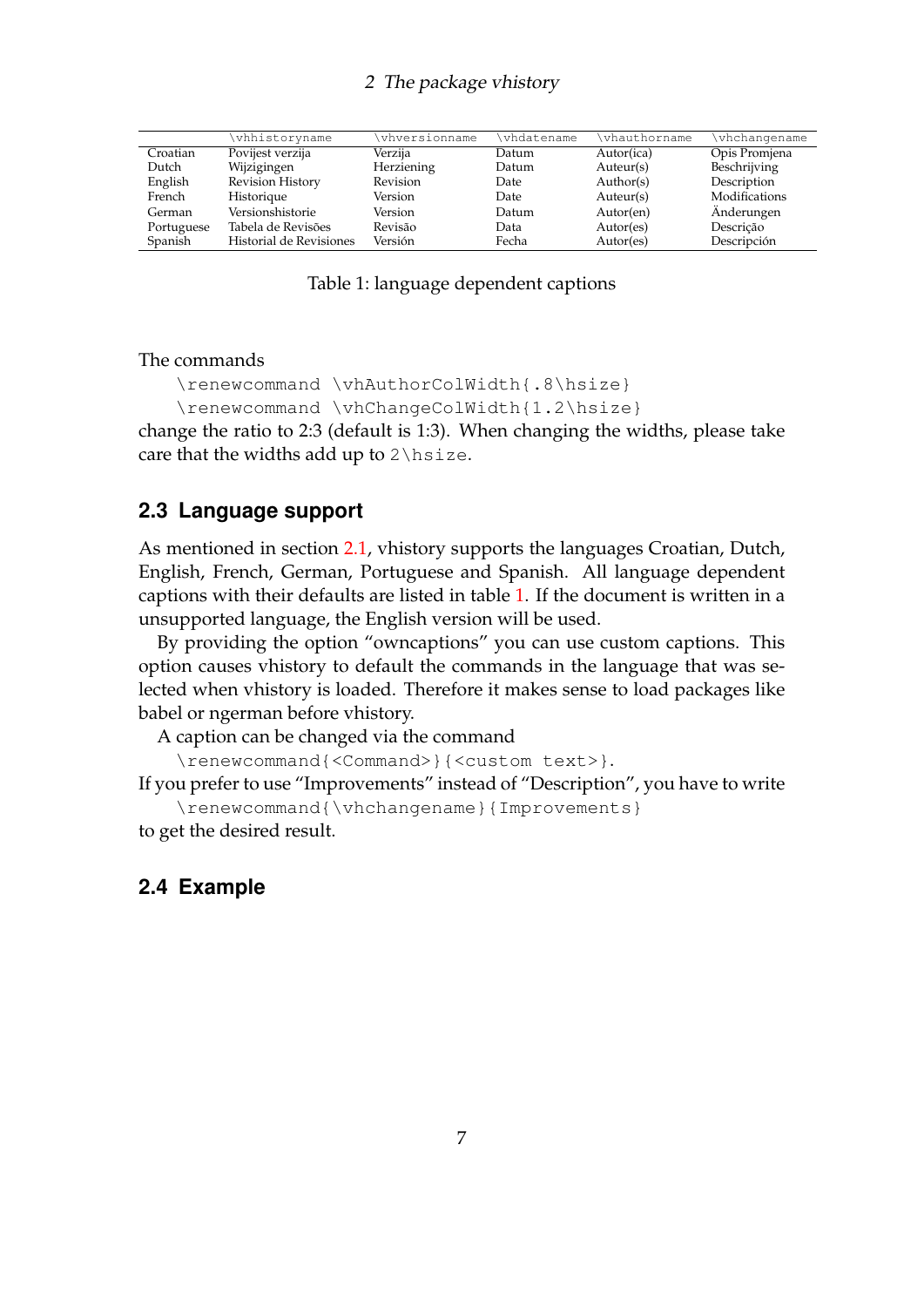```
1: \documentclass{scrartcl}
2: \usepackage{vhistory, hyperref}
3:
4: \newcommand{\docTitle}{An example for vhistory}
5:
6: \hypersetup{%
7: pdftitle = {\ddot{\ddot{\theta}}},8: pdfkeywords = {\docTitle, Version \vhCurrentVersion
9: from \vhCurrentDate},
10: pdfauthor = {\vhAllAuthorsSet}
11: \quad \}12:13: \usepackage{scrlayer-scrpage}
14: \pagestyle{scrheadings}
15: \ifoot{\docTitle\ -- Version \vhCurrentVersion}
16: \cfoot[]{}
17: \ofoot[\thepage]{\thepage}
18:
19: \begin{document}
20:
21: \title{\docTitle}
22: \author{\vhListAllAuthors}
23: \date{Version \vhCurrentVersion\ from \vhCurrentDate}
24: \maketitle
25:
26: \begin{versionhistory}
27: \vhEntry{1.0}{22.01.04}{JPW|KW}{created}
28: \vhEntry{1.1}{23.01.04}{DP|JPW}{correction}
29: \vhEntry{1.2}{03.02.04}{DP|JPW}{revised after review}
30: \end{versionhistory}
31:
32: \end{document}
```
#### Figure 1: Example for the usage of vhistory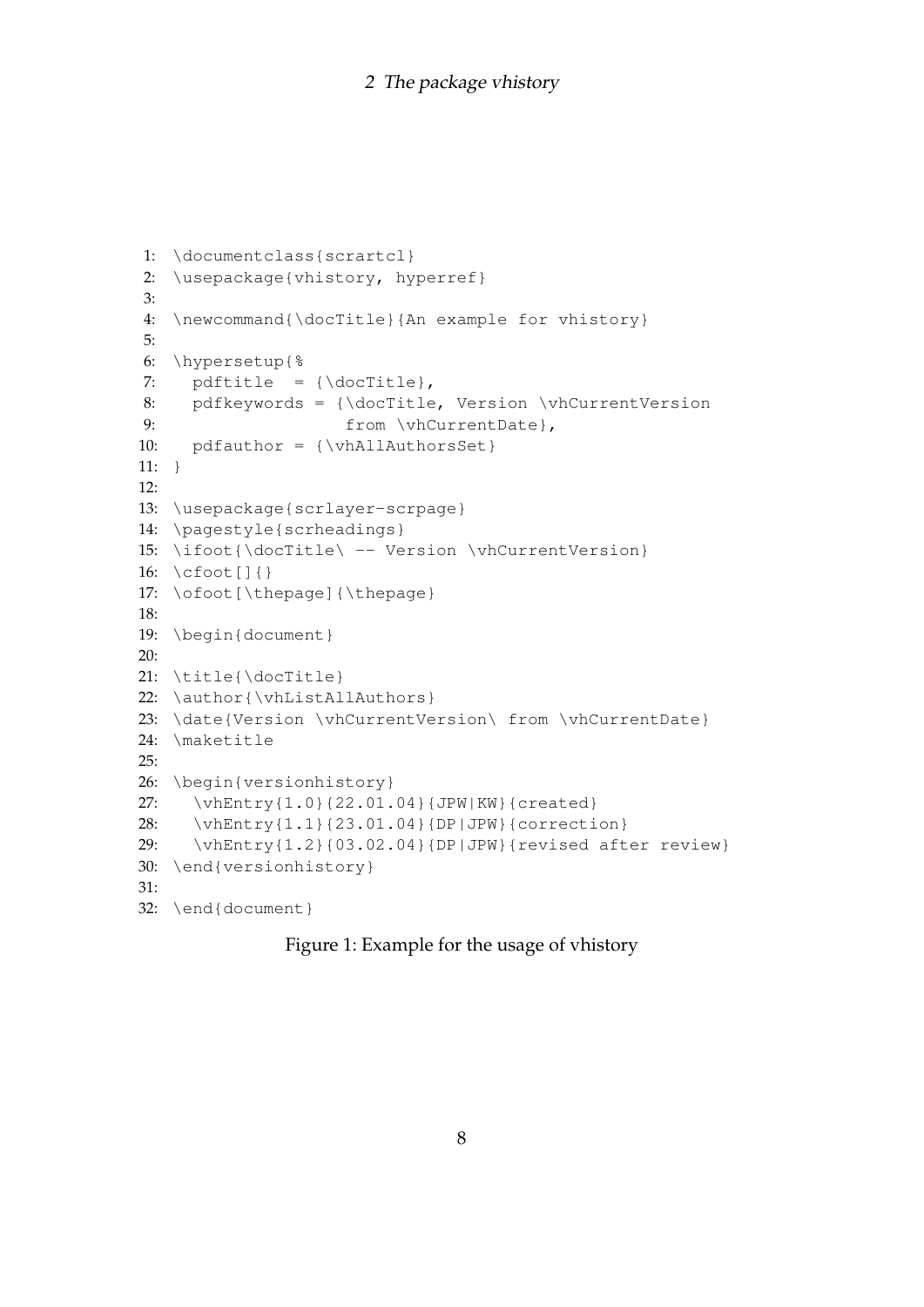## <span id="page-8-0"></span>**3 The package sets**

As described in the introduction, sets was designed to support set operations. The elements of a set are normally simple Text, but you can insert commands in a set, too. These commands will—except when printing the set—not expanded. The usage of braces ('{' and '}') unfortunately doesn't work. In this case you have to define a shortcut that doesn't need braces. However, Parameters without braces work. "H"agar" is therefore a valid element of a set. "\endset" and " $\emptyset$ " can not be part of a set.

As a document has only a few authors, not much effort was put in improving efficiency. Sets should therefore be relatively small. If you nevertheless try to create a set with hundreds or thousands of items, TEX's stack might overflow.

In most cases the sequence of items doesn't matter. This is also the case in most commands here. Exceptions will be marked.

The package sets needs LATEX 2*ε*.

#### <span id="page-8-1"></span>**3.1 Usage**

In this subsection the usage of the package sets is described. In the description, some example sets will be used:

$$
A = {Alice, Bob, Charly}
$$
  
\n
$$
B = {Alice, Bob}
$$
  
\n
$$
C = {Bob, Dean}
$$
  
\n
$$
D = {Dean}
$$
  
\n
$$
L = \emptyset
$$

#### <span id="page-8-2"></span>**3.1.1 Constructors**

To create a set, the commands

```
\newset{<set>}{<content>}
```
and

```
\newsetsimple{<set>}{<content>}
```
can be used.  $\langle \text{set} \rangle$  is a command name to access the set from now on. The items of a set are separated with |. The set *A* could therefore be defined with: \newset{\sA}{Alice|Bob|Charly}

The set *L* is defined with:

 $\text{{\tt Newset}}{\S_L}{}$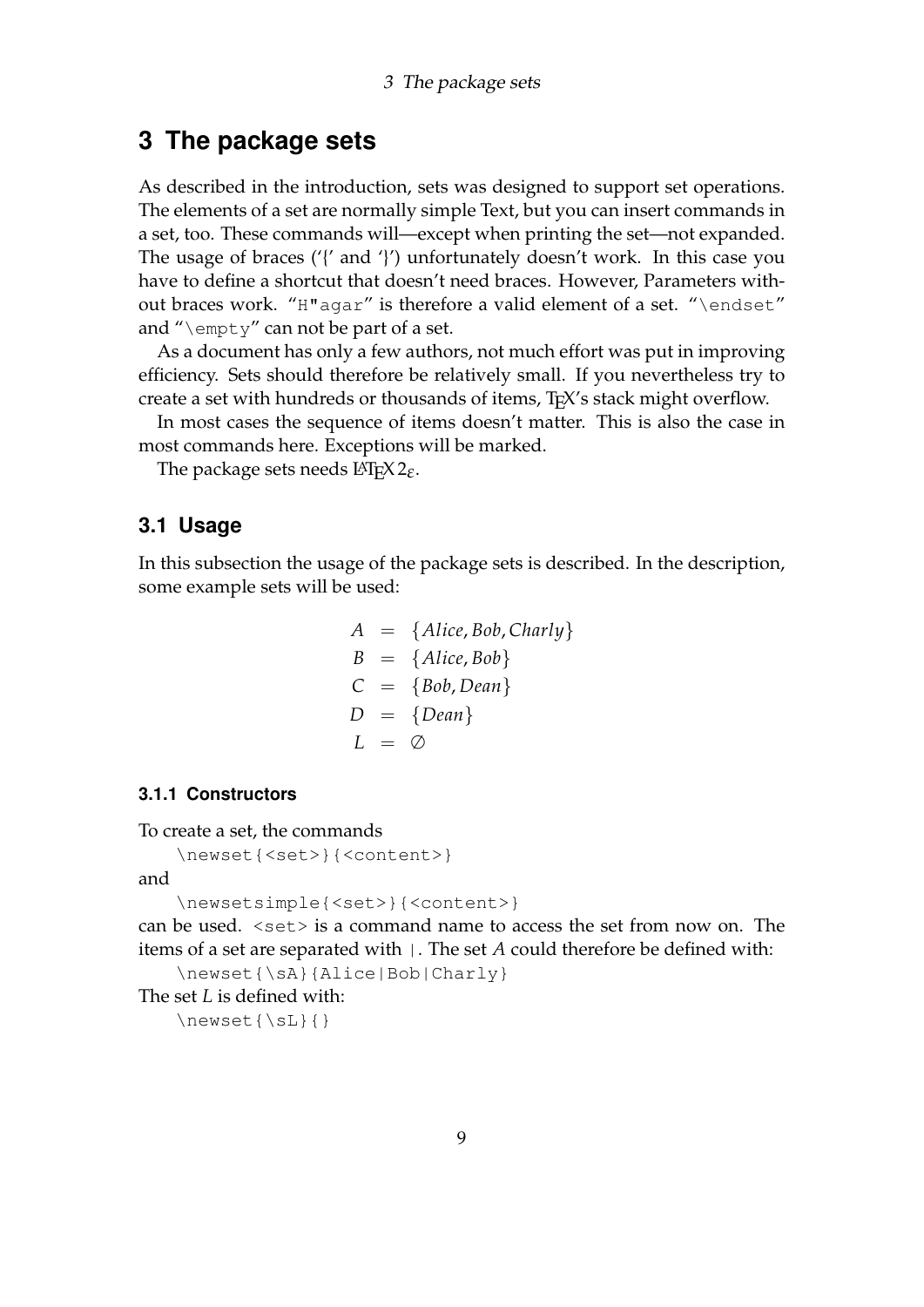\newset creates a new set. This set will be sorted in alphabetical order and duplicates will be removed. So it would be no matter if in the definition of *A* after "Charly" a second "Alice" was inserted.

The effort for sorting and duplicate deleting is unnecessary at this point. If you want to skip these expensive steps, you can create a set with the command \newsetsimple, too.

Because they are needed later, we will create all sets mentioned above:

```
\newsetsimple{\sA}{Alice|Bob|Charly}
\newsetsimple{\sD}{Alice|Bob}
\newsetsimple{\sC}{Bob|Dean}
\newsetsimple{\sD}{Dean}
\n\text{newsetsimple}{} {\sL}{} {\}
```
#### <span id="page-9-0"></span>**3.1.2 Inspectors**

Inspectores help you to retrieve informations about sets and to print sets.

**Printing:** A set can be printed using the command

\listset.

The elements will be put in the sequence they are in the set. A comma is used as separator.

\listset{\sA} therefore leads to the following output:

Alice, Bob, Charly

Sometimes you might want to separate the items in a different way, for example with a  $\&$  to put them in a table. In this case a (temporary) redefinition of

\setseparator

helps you. Normally this command expands to ',  $\mathcal{N}$ '.

**Determining the size of a set:** The next inspector has the syntax

```
\sizeofset{S}\is{<counter>},
where <counter> is the name of a LATEX counter, which afterwards will contain
the number of elements in set S. The sequence
```

```
\newcounter{mycounter}
```

```
\sizeofset{\sB}\is{mycounter}
```

```
\arabic{mycounter}
```
leads to the output: "2" If you determine the size of set *L*, the result (as you might have expected) is "0".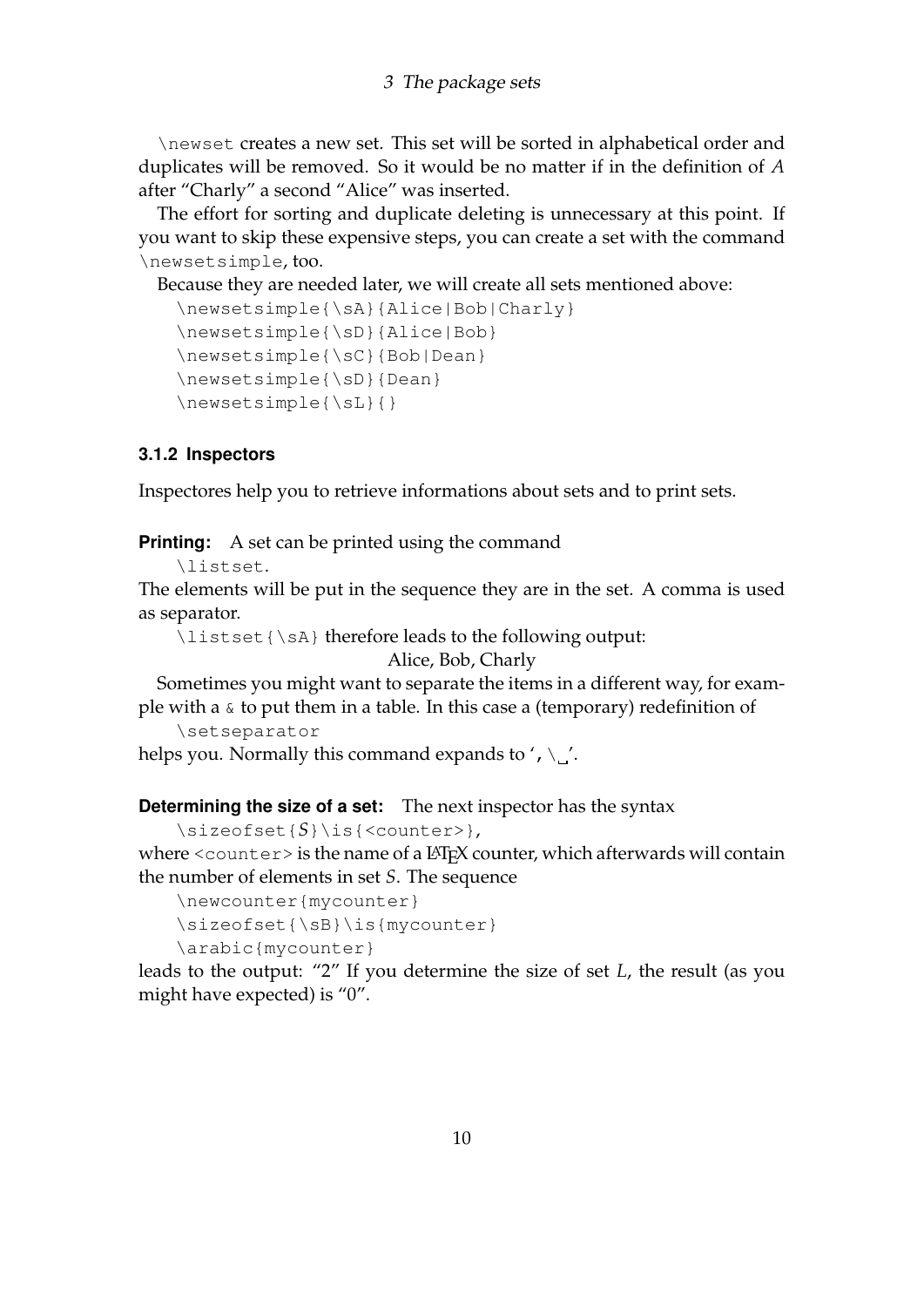**Testing for membership:** By using the command

\iselementofset{*e*}{*S*}

you can check, whether  $e \in S$  is true. The effort is  $O(1)$ , because all work is done by the pattern matching of T<sub>F</sub>X. The sequence

\if \iselementofset{Bob}{\sC}Yes\else No\fi

would result in the output "Yes", the same test with set *D* in "No".

#### <span id="page-10-0"></span>**3.1.3 Modificators**

**Union of sets:** The operation  $R := S_1 \cup S_2$  is realized in the command  $\times$ inionsets{*S*<sub>1</sub>}{*S*<sub>2</sub>}\to{*R*}.

Table [2](#page-11-1) contains some examples. The result of the operation is a sorted set without duplicates containing the items of sets *S*<sup>1</sup> and *S*2.

**Difference of sets:** The operation  $R := S_1 - S_2$  (also written as  $R := S_1 \setminus S_2$ ) can be carried out with

 $\minus$ sets{*S*<sub>1</sub>}\minus{*S*<sub>2</sub>}\to{*R*}.

If *S*<sup>1</sup> is a sorted set, *R* will be sorted, too. If *S*<sup>1</sup> contains duplicates, *R* might also contains these duplicate elements. Table [2](#page-11-1) contains several examples for the usage of this command.

Colloquially you can formulate the operation as follows: Check for every element *e* in  $S_1$  if  $e \in S_2$  is true. If not, insert *e* into *R*. And that's exactly the way it has been implemented!

**Intersection of sets:** The operation  $R := S_1 \cap S_2$  is made possible with the command

 $\text{intersects}\{S_1\}\{S_2\}\to\text{R}.$ 

As above: If *S*<sup>1</sup> is a sorted set, *R* will be sorted, too. If *S*<sup>1</sup> contains duplicates, *R* might also contains these duplicate elements. Table [2](#page-11-1) contains several examples for the usage of this command, too.

This operation can colloquially be written down as: Check for every element *e* in  $S_1$  if  $e \in S_2$  is true. If yes, insert *e* into *R*. If you compare this with the formulation above, one can recognize that the only difference is the small word "yes". In the source code, this expresses in a missing \else. Acutally amazingly simple if you remember the formal relation  $S_1 \cap S_2 \equiv S_1 \setminus (S_1 \setminus S_2)$ , which lets one expect a much higher complexity.

**Sorting:** A set *S* can be sorted alphabetically by using the command  $\setminus$ sortset ${S}$  ${R}$ .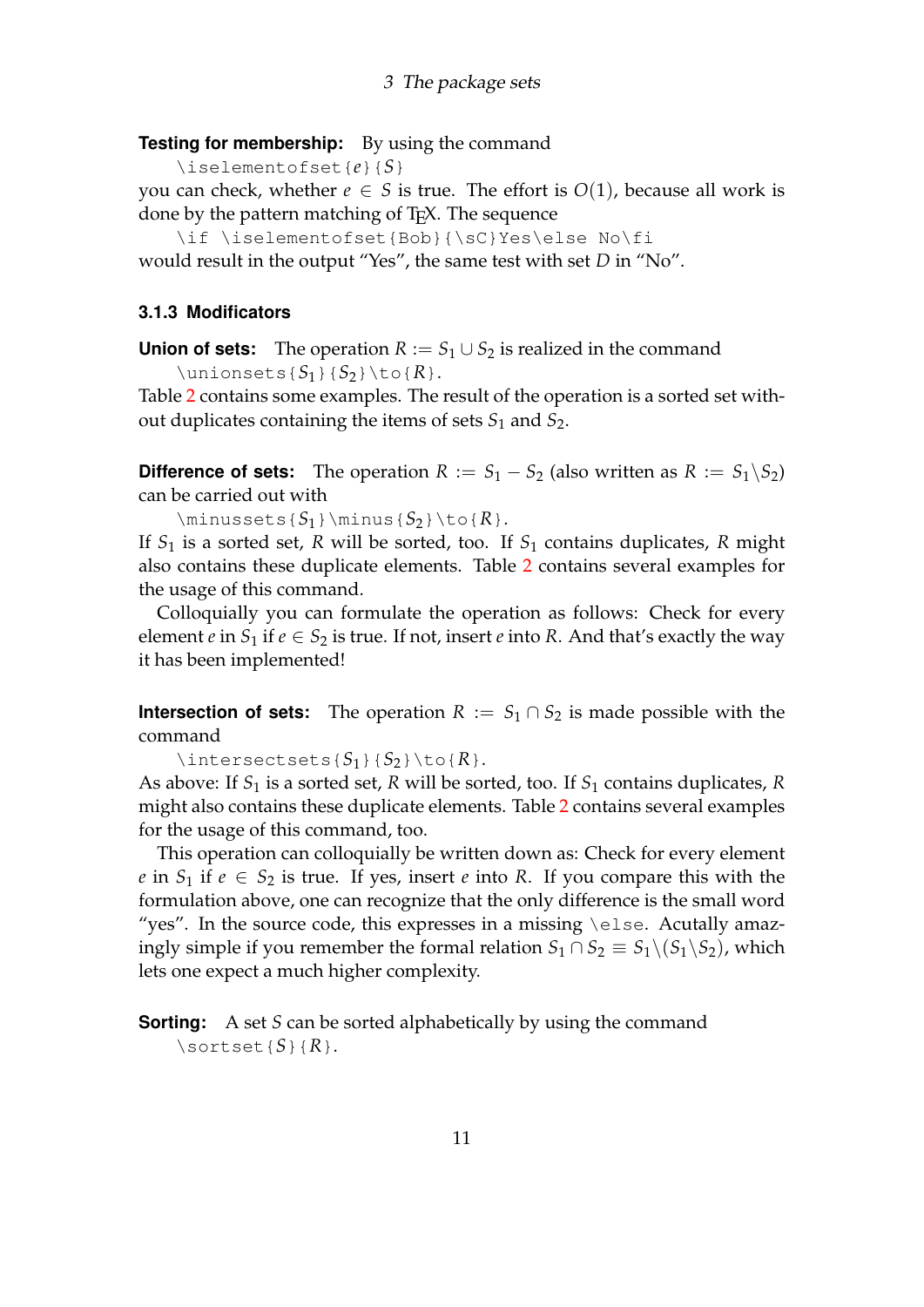3 The package sets

| Operation                                             | Result                     |
|-------------------------------------------------------|----------------------------|
| $\unionsets{\sA}{\sc} \to{\sR}$                       | "Alice, Bob, Charly, Dean" |
| $\unionsets$ {\sB}{\sD}\to{\sR}                       | "Alice, Bob, Dean"         |
| $\unionsets{\SL}{\SC}\to{\SR}$                        | "Bob, Dean"                |
| $\unionsets{\S_L}{\sL} \to {\sR}$                     | 1111                       |
| \minussets{\sA}\minus{\sC}\to{\sR}                    | "Alice, Charly"            |
| $\minussets\{ \sD\} \minus \max\{ \sC\} \to \{ \sR\}$ | 1111                       |
| \minussets{\sD}\minus{\sB}\to{\sR}                    | "Dean"                     |
| \minussets{\sA}\minus{\sL}\to{\sR}                    | "Alice, Bob, Charly"       |
| $\intersects{\sA}{\sB}{\to}$                          | "Alice, Bob"               |
| \intersectsets{\sC}{\sB}\to{\sR}                      | "Bob"                      |
| $\intersects{\sB}{\sD}{\to}$                          | $\frac{1}{2}$              |
| \intersectsets{\sA}{\sL}\to{\sR}                      | 1111                       |

<span id="page-11-1"></span>Table 2: Set operations, examples

After execution of the command, *R* contains the sorted set. The sorting is done by the bubblesort algorithm, an algorithm, that can be implemented in TFX without having to perform many contortions.

At sorting, the elements are compared as they are, i. e. possibly contained macros are not expanded but compared by their name (including the backslash).

**Removing duplicates:** The operations *only* works on sorted sets! You actually will not need it very often, because the creation of a set using \newset does the work automatically (by using this macro). However, I decided to make this macro available to public; probably sometimes someone really needs it. Duplicate removal is called with:

```
\deleteduplicates{S}{R},
```
with *R* being the result set and *S* being the sorted set, whose duplicates shall be removed.

### <span id="page-11-0"></span>**3.2 Effort estimations**

Table [3](#page-12-0) lists the complexity of the operations in O-notation. The following Assumptions are made:

- Let the length of an element of a set be *m*.
- Let the number of elements in a set be  $n$ . If an operation need two sets,  $n_1$ is the cardinality of the first set and  $n_2$  the cardinality of the second one.